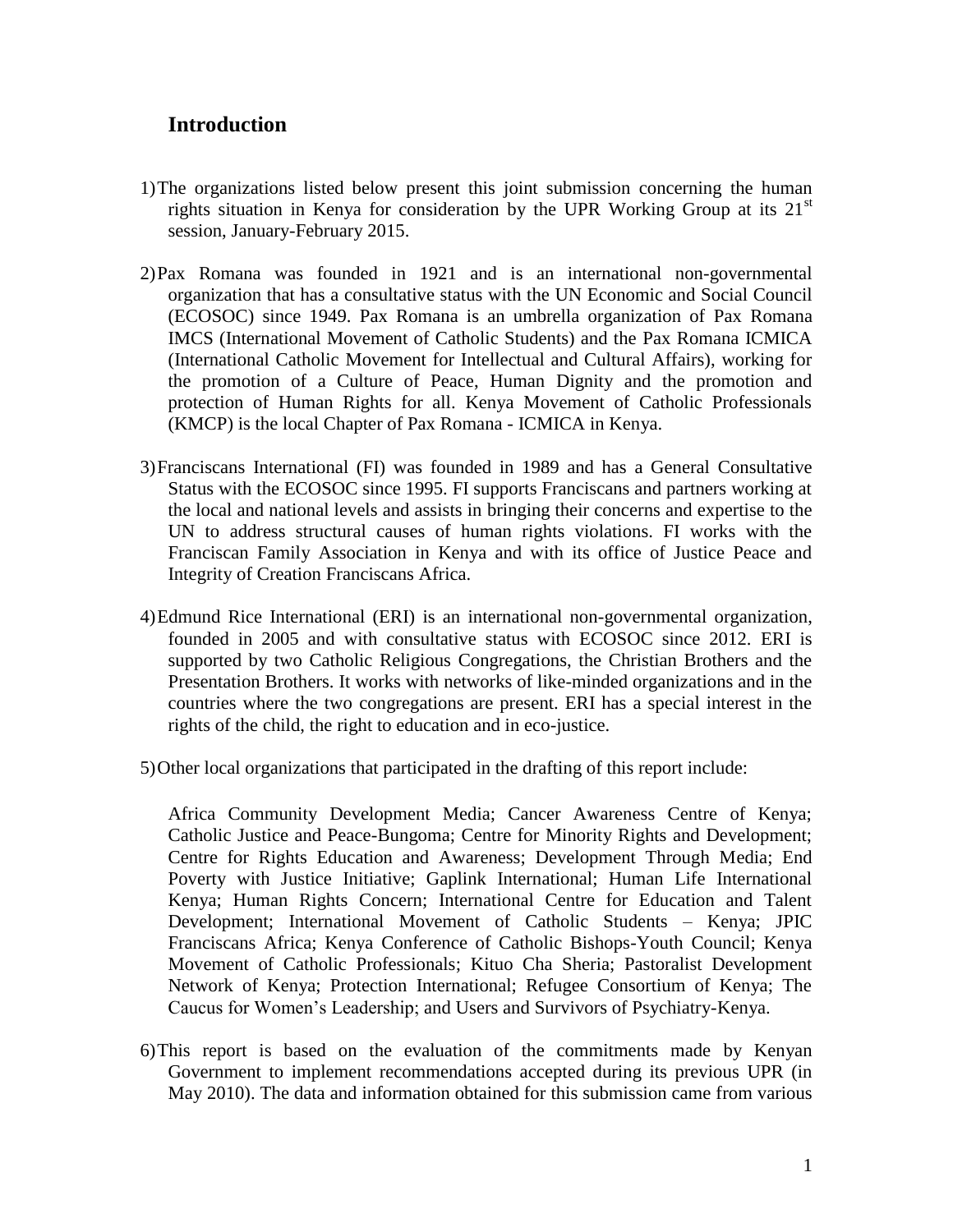sources, including first-hand information from Pax Romana national movements in Kenya and its partners, Franciscans, ERI and national and local organizations serving individuals and particular groups affected by human rights abuses in Kenya.

7)The methodology for the drafting of this report has been participatory and included the following steps: Firstly, informal consultations; on one week workshop with 21 Civil Society Organizations (CSO) & Faith Based Organizations (FBO) and their partners to analyze the current national context, to collect information, and evaluate Kenya's commitments to implement recommendations from the first UPR as well as formulate new recommendations for the second UPR review; Secondly, a wide consultation with other CSOs and FBOs to ascertain their views and recommendations, and finally a workshop organized for all stakeholders to accept and validate the final report of this joint submission.

# **Main Aspects of the Report**

8)This report addresses the human rights situation in Kenya since 2010, with a particular focus on some Economic and Social Rights that affect a majority of its population and the situation of vulnerable and marginalized groups in Kenya. These include, *inter alia*: (I) Right to Food (II) Rights to Water and Sanitation (III) Right to Health (IV) Right to Education (V) Rights of Internally Displaced Persons and (VI) Rights of Indigenous Peoples and Minorities.

# I **RIGHT TO FOOD**

 $\overline{a}$ 

## A*. First-cycle UPR Recommendations*

9)There was only one recommendation relevant to the right to food and accepted by Kenya at the first cycle of UPR for Kenya in  $2010$ <sup>1</sup>

## B. *Legal and Institutional Framework*

- 10) Kenya has enacted a Constitution that safeguards the Right to Food. It also passed the Agriculture, Livestock, Fisheries and Food Authority Act (2013), the Crops Development Act (2012), the Agricultural and Livestock Research Act (2012), and the National Food and Nutrition Security Policy (2011) to address food production and distribution. The State is to be commended for improving the policy and legislative framework on the Right to Food.
- *11)* Kenya has taken positive steps towards investing more into agricultural development

*<sup>1</sup> The Government of Kenya accepted one recommendation relevant to the right to food at the first cycle of UPR for Kenya in 2010 that is to 'Ensure the equitable distribution of water and food to the entire population, especially during times of drought'.*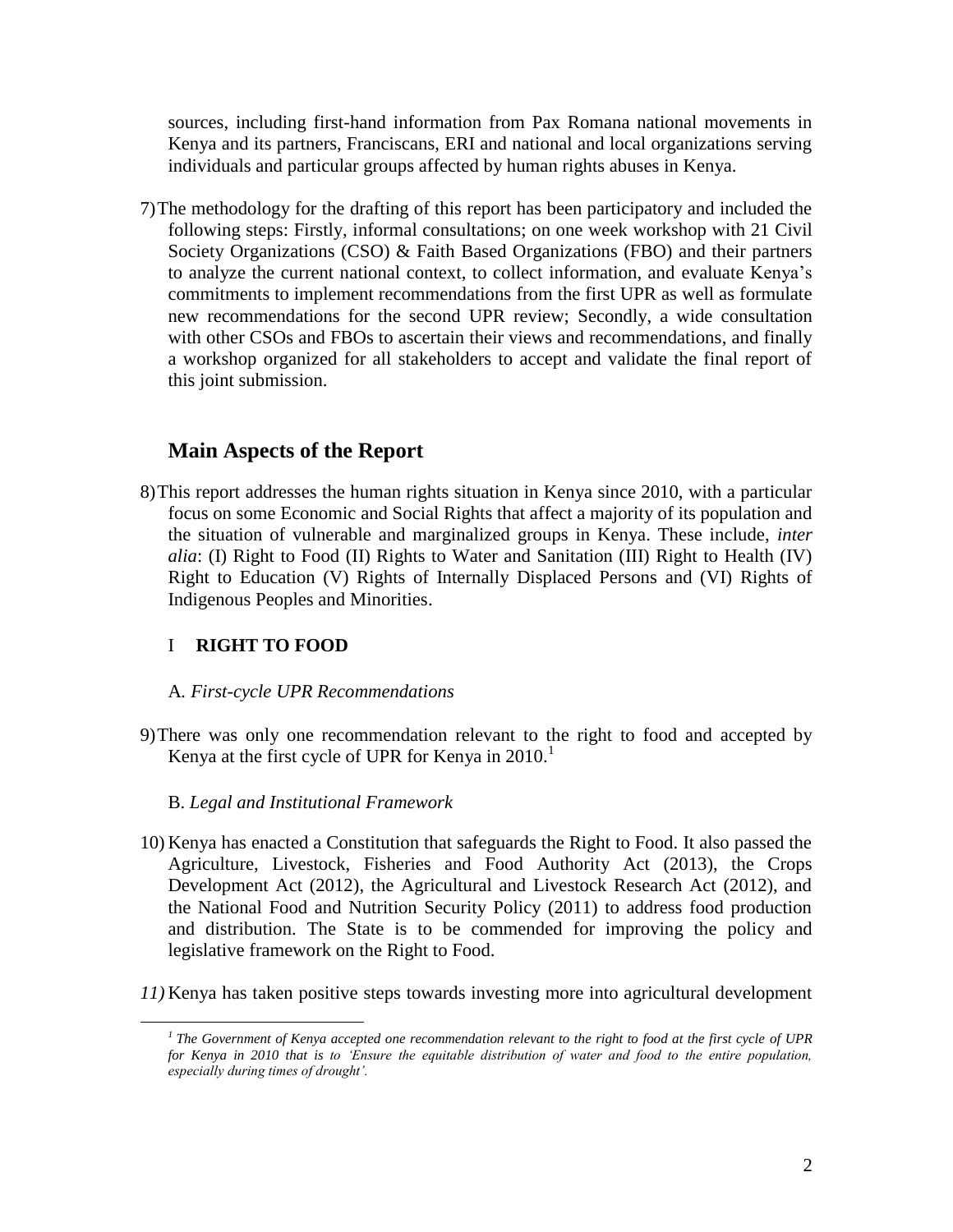under the Ministry of Agriculture, Livestock and Fisheries. The State also successfully prioritized Development Expenditure over Recurrent Expenditure. However, this still falls short of the Maputo Declaration recommendation of a minimum budgetary allocation to agriculture development at 10% of total budget. In the financial year 2013-2014, Kenya allocated only 2.4% of its budget to its core ministry dealing with agriculture development, the Ministry of Agriculture, Livestock and Fisheries<sup>2</sup>.

*C. Promotion and Protection of Human Rights on the ground*

- 12) The State has had some success in irrigated agriculture and has begun to implement an irrigation scheme targeted at 1 million hectares of land in Kulalu-Galana<sup>3</sup>. The problem of extreme hunger however still persists as evidenced by continued food shortages. The Northern, Eastern and Coastal regions of Kenya, which comprise approximately 80% of the country, are affected by cyclical drought. The number of people facing extreme hunger increased from 0.85 million in August 2013 to 1.3 million in February 2014<sup>4</sup>. Food prices shot up by 10.4%, overall inflation by 7.2% and beneficiaries of World Food Program (WFP) rose from 20% to 40% between May 2012 and May  $2013^5$ . There are therefore serious gaps in both food production and food distribution that require addressing.
- 13) Starvation prone areas are characterized by low population densities and extensive geographical dispersion, with long distances between service delivery points. Further, the national road grid is under-developed $<sup>6</sup>$ </sup>
- 14) The State has attempted to harness over-production in food basket areas by implementing the Strategic Grain Reserve Relocating Programme; a programme that shifts food reserves to strategic depots in 23 vulnerable counties<sup>7</sup>. This programme will need to be sustained as counties shift into self-reliance.
- 15) Extreme hunger is inextricably linked to the failures within governmental institutions like Kenya Meat Commission (KMC), Agricultural Finance Cooperation (AFC) and the National Land Commission (NLC). Corrupt officials who, through cartels,

 *2 Institute of Economic Affairs, 2013. Budget Guide 2013/2014, Table 3 at Page 7. Available at [<http://www.ieakenya.or.ke/publications/cat\\_view/1-publications/3-bulletins-briefs/13-budget-guide>](http://www.ieakenya.or.ke/publications/cat_view/1-publications/3-bulletins-briefs/13-budget-guide) [Accessed 24 May 2014]*

*<sup>3</sup> Government of Kenya, 2013. Budget Statement for the Fiscal Year 2013/2014, at Page 10. Available at [<http://www.parliament.go.ke/plone/national-assembly/news/budget-statement-for-the-fiscal-year-2013-2014-1st-july-](http://www.parliament.go.ke/plone/national-assembly/news/budget-statement-for-the-fiscal-year-2013-2014-1st-july-2013-30th-june/at_download/file)[2013-30th-june/at\\_download/file>](http://www.parliament.go.ke/plone/national-assembly/news/budget-statement-for-the-fiscal-year-2013-2014-1st-july-2013-30th-june/at_download/file) [Accessed 24 May 2014]*

*<sup>4</sup> Famine Early Warning Systems Network, 2014. Food Security Outlook Update, March 2014. Available at [<http://reliefweb.int/sites/reliefweb.int/files/resources/Kenya%20-%20Food%20Security%20Outlook%20Update.pdf](http://reliefweb.int/sites/reliefweb.int/files/resources/Kenya%20-%20Food%20Security%20Outlook%20Update.pdf)  > [Accessed 24 May 2014*

*<sup>5</sup>United Nations World Food Program, 2013. Food Security and Outcome Monitoring Consolidated Report May 2013, at Page 2. Available at[<http://www.wfp.org/content/kenya-food-security-and-outcome-monitoring-2013>](http://www.wfp.org/content/kenya-food-security-and-outcome-monitoring-2013)[Accessed 24 May 2014]*

*<sup>6</sup> Kenya is in the process of implementing the Lamu Port Southern Sudan-Ethiopia Transport (LAPSSET) corridor project, which is expected to open up these marginalized regions with both a road and rail network.<sup>6</sup> .* 

*<sup>7</sup> Ministry of Agriculture, Government of Kenya, 2014. Food Security Situation In The Country. Available at[<http://www.kilimo.go.ke/index.php?option=com\\_content&view=article&id=743:food-security-in-the](http://www.kilimo.go.ke/index.php?option=com_content&view=article&id=743:food-security-in-the-country&catid=215:reports)[country&catid=215:reports>](http://www.kilimo.go.ke/index.php?option=com_content&view=article&id=743:food-security-in-the-country&catid=215:reports)[Accessed 24 May 2014]*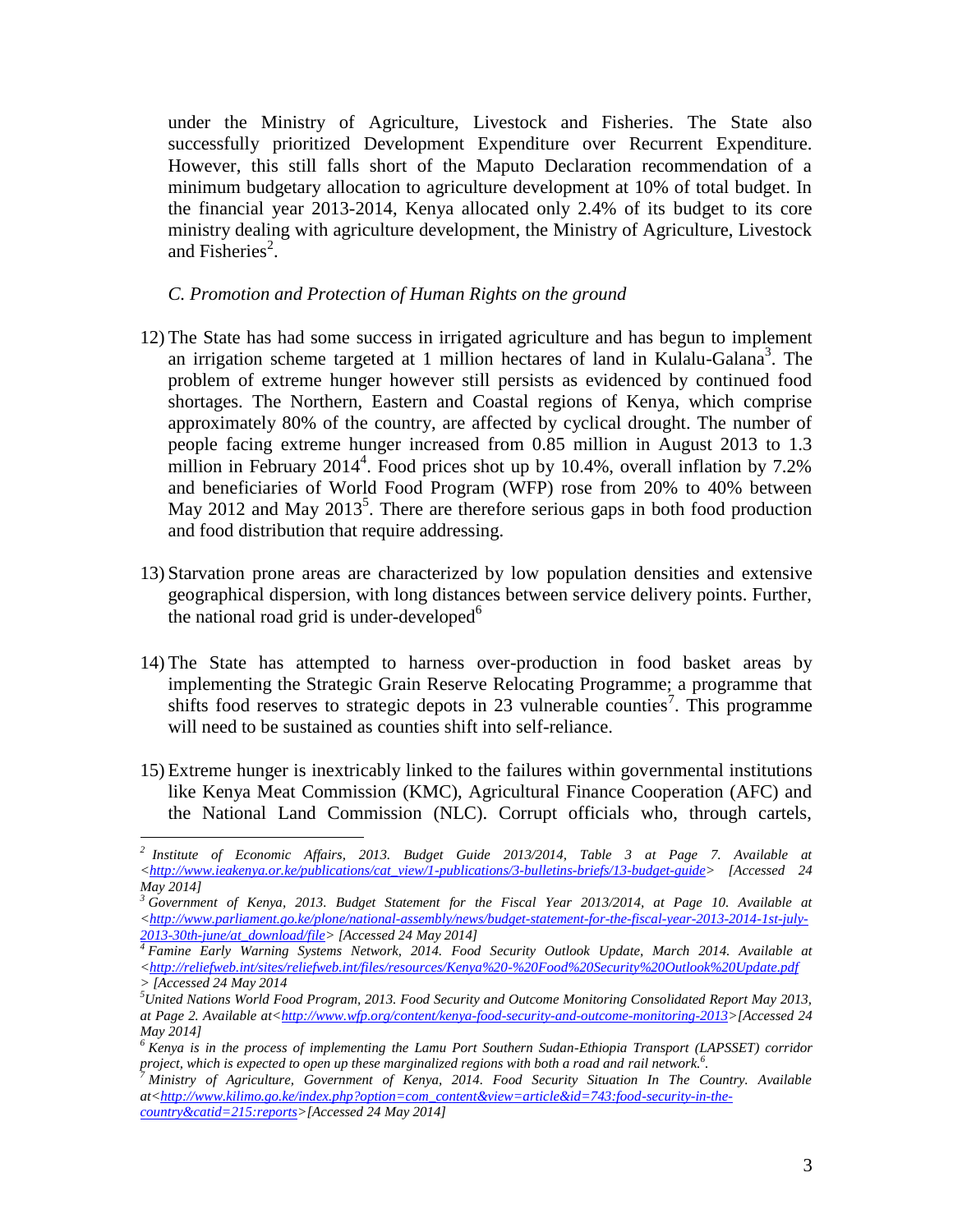manipulate the amount paid to farmers that sell their livestock to them incapacitate  $KM\overline{C}^8$ . On the other hand, the AFC suffers from a lack of sufficient extension officers to carry out its functions at grass root level<sup>9</sup>. NLC, which is the institution mandated to manage land, suffers from a lack of independence from its mother ministry, the Ministry of Lands due to an ambiguous legislative framework $10$ .

- 16) There is an over-reliance on maize and potatoes for food security, which are especially vulnerable to environmental and disease vagaries. Farmers have been resistant to shift focus from the cultivation of maize and potatoes to indigenous crops because they are not considered commercially viable, the seeds are not readily available and because free Government advisory services focus on maize, wheat and potatoes $^{11}$ .
- 17) The State has often been found unprepared by incidents of mass starvation which occur within arid and semi-arid regions on multiple occasions. This is indicative of a failure of early warning mechanisms and the immediate response to the warning.

## D. *Recommendations*

18) We recommend that the Government of Kenya:

- *a)* Complies with its commitments under the Maputo Declaration by allocating at least 10% of its budget to agriculture development.
- *b)* Strengthens existing institutions and enacts laws that will promote independence of institutions, as well as apply existing laws to prosecute corrupt officials.
- *c)* Develops strategic partnerships with non-state actors including NGOs and the Private Sector to enhance and act on the Early Emergency Systems.
- *d)* Encourages crop diversification with an emphasis on orphan crops and agroecological practices by providing farmer incentives in this line of production.

# **II. RIGHT TO WATER AND SANITATION**

## *A. First-cycle UPR Recommendations*

 $\overline{a}$ 

19) One recommendation relevant to the right to water and sanitation was accepted by

*<sup>8</sup>Marindany,K., State Meat Firm To Stop Livestock Exports To Middle East. The Star.Available at [http://www.the](http://www.the-star.co.ke/news/article-153253/state-meat-firm-stop-livestock-exports-middle-east)[star.co.ke/news/article-153253/state-meat-firm-stop-livestock-exports-middle-east>](http://www.the-star.co.ke/news/article-153253/state-meat-firm-stop-livestock-exports-middle-east)[Accessed 24 May 2014]*

*<sup>9</sup> ActionAid and Institute of Economic Affairs, 2013. Public Spending In Agriculture In Kenya. Available at[<http://www.ieakenya.or.ke/publications/doc\\_download/312-public-spending-in-agriculture-in-kenya-is-it](http://www.ieakenya.or.ke/publications/doc_download/312-public-spending-in-agriculture-in-kenya-is-it-beneficial-to-small-scale-women-farmers)[beneficial-to-small-scale-women-farmers>](http://www.ieakenya.or.ke/publications/doc_download/312-public-spending-in-agriculture-in-kenya-is-it-beneficial-to-small-scale-women-farmers)[Accessed 24 May 2014]*

*<sup>10</sup>Mwathane, I., Law Made Relations Between Ministry And Land Commission Quite Difficult. Daily Nation. Available at [<http://mobile.nation.co.ke/blogs/-/1949942/2319416/-/format/xhtml/-/l2lttw/-/index.html>](http://mobile.nation.co.ke/blogs/-/1949942/2319416/-/format/xhtml/-/l2lttw/-/index.html)[Accessed 24 May 2014]*

*<sup>11</sup> Food Early Warning Systems Network December, 2013. Kenya Food Security Brief. Available at [<http://www.fews.net/sites/default/files/documents/reports/Kenya\\_Food%20Security\\_In\\_Brief\\_2013\\_final\\_0.pdf>](http://www.fews.net/sites/default/files/documents/reports/Kenya_Food%20Security_In_Brief_2013_final_0.pdf) [Accessed 24 May 2014]*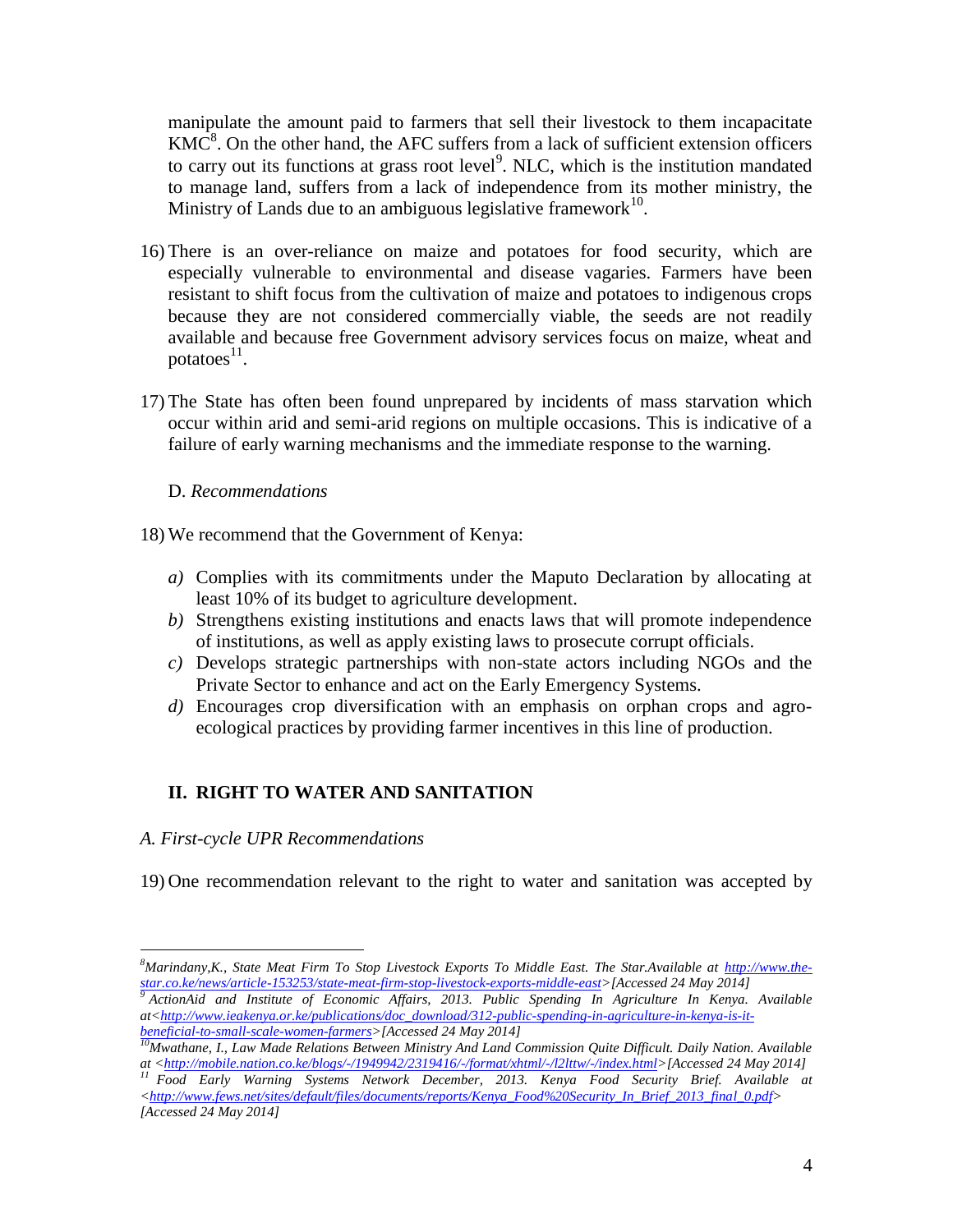Kenya at the first cycle of UPR in 2010.*<sup>12</sup>*

## *B. Legal and Institutional Framework*

- 20) The Kenyan Constitution has expressly provided for the right to water and sanitation. Chapter  $4$  – The Bill of Rights under Article 43 (1) (d) states that every person has a right to clean and safe water in adequate quantities. While, under Article 43 (1) (b), every person has a right to accessible and adequate housing, and to reasonable standards of sanitation. Other provisions of the Constitution place responsibilities on the National and County Governments to meet the right to water and sanitation under Article 174 (f) and Article 185 (4).
- 21) A Draft Water Policy was developed in 2012 and takes into consideration Vision 2030 and the constitutional provisions on access to clean and safe water of a sufficient quantity. The draft Water Bill 2013 is intended to provide for the efficient management of water resources and development of water and sewerage services. However, there are valid concerns that the Water Bill 2013 emphasizes establishment of costly institutions at the expense of service delivery. There is also an absence of public participation in the development of the law<sup>13</sup>. The National Water Services Strategy (NWSS) 2007 – 2015, set several targets in view of the vision 2030 and developed the Water Master Plan 2012.

## *C. Promotion and Protection of Human Rights on the Ground*

- 22) According to the Kenya Population Census 2009, 27.9% of the general population use piped water from service providers; 37.2% from springs, wells or boreholes. At least 29% draw water from such supplies as streams, lakes and ponds that are often unsafe and 5.9% from water vendors. At least 60% of Nairobi residents (about 4 million people) live in the informal settlements. At present, there are about 200 informal settlements in Nairobi according to the Nairobi Slum Inventory conducted by Muungano wa Wanavijiji in 2008.
- 23) It is reported that over 60% of the urban population in Kenya relies on water vendors, water kiosks or unprotected water sources that pose health risks, especially through water borne diseases. In low income communities, with an average monthly income of US\$ 70 per household, it is estimated that a family of five spends up to 10% of their monthly income on water. $14$

*<sup>12</sup> The Government of Kenya accepted to 'ensure the equitable distribution of water and food to the entire population, especially during times of drought'. (Spain). A/HRC/15/8, Report of the Working Group on the Universal Periodic Review Kenya, 17 June 2010, recommendation 101.93 .*

*<sup>13</sup> Memorandum by the National Environment Civil Society Alliance of Kenya (NECSA- K) and the Naivasha and Mara Water Resource Users Associations (WRUAs) on the Water Bill 2013.*

*<sup>14</sup> WSUP report (Kenya) 4 th September 2013, available a[t http://www.wsup.com/programmes/where-we-work/kenya/](http://www.wsup.com/programmes/where-we-work/kenya/)* .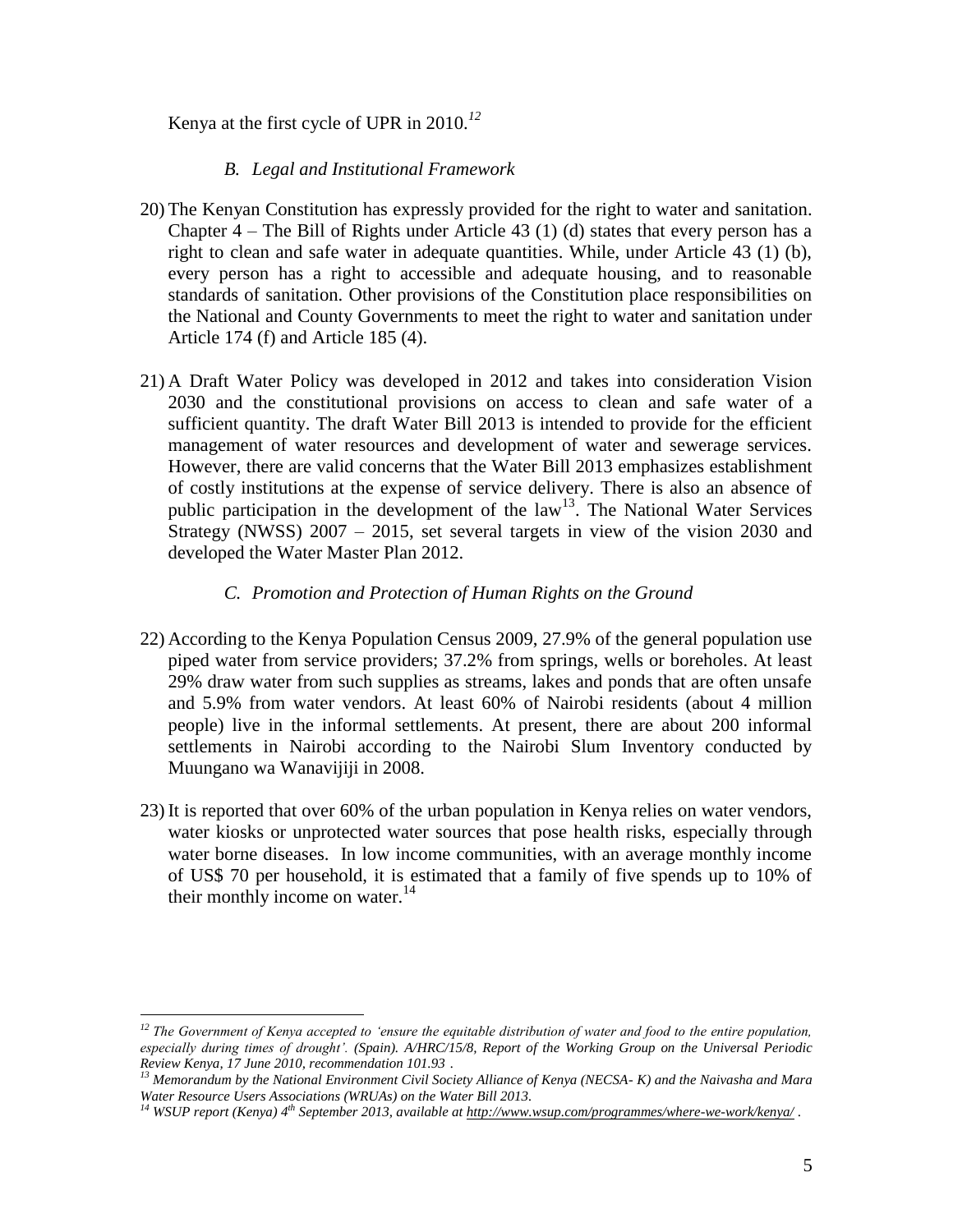24) According to the Kenya National Water Report 2006 and confirmed by research in 2011<sup>15</sup>, a provincial analysis showed that Nairobi, Central and Western provinces had the highest access (above 80%) to decent sanitary facilities while North Eastern province had the least access (77.2% of households had no toilet facilities). Comparatively, Nyanza had 18.5%, while Coast had 29.6%, and Rift Valley 27.2% depicting a poorer access to sanitary facilities. Despite high levels of access in Nairobi Province, sanitary conditions in slum areas are in poor state due to overcrowding<sup>16</sup>.

## *D. Recommendations*

25) We recommend that the Government of Kenya:

- *a)* Improves its regulation of water and sanitation service providers to ensure affordable, accessible, available and acceptable standards of water and sanitation to all its citizens.
- *b)* Ensures that laws and policies relating to the right to water and sanitation are effectively implemented both at the national and county levels, enforcing penalties to violations of the laws and providing for arbitration structures and procedures.
- *c)* Takes appropriate measures to ensure the protection and rehabilitation of water sources and catchment areas.
- *d)* Prioritizes and expedites the construction of dams, water pans and necessary infrastructure including domestic rainwater harvesting to serve regions that are prone to drought, to mitigate drought effects.
- *e)* Creates public awareness on water and sanitation both at the national and county levels and encourages public participation in line with Chapter 1 Article 10 (2) (a) of the Constitution and partner with civil society in this effort.

## **III.RIGHT TO HEALTH**

#### *A. First-cycle UPR Recommendations*

- 26) There were two main recommendations on the Right to Health and one other related recommendation accepted by the Government of Kenya.<sup>17</sup>
- *B. Legal and Institutional Framework*

*<sup>15</sup> Kaluli, Githuku,Home and Mwangi, Towards a National Policy on Waste Water Reuse in Kenya. JAGST Vol 13(1) 2011.*

*<sup>16</sup> Kenya National Water Development Report Prepared for the 2nd UN World Water Development Report 'Water: A shared responsibility' (2006).*

*<sup>17</sup> The recommendations encouraged the Government to continue developing programs and measures aimed at ensuring quality of health services for its population; to improve access to reproductive health services for pregnant women and; to redouble its efforts to save mother and child.*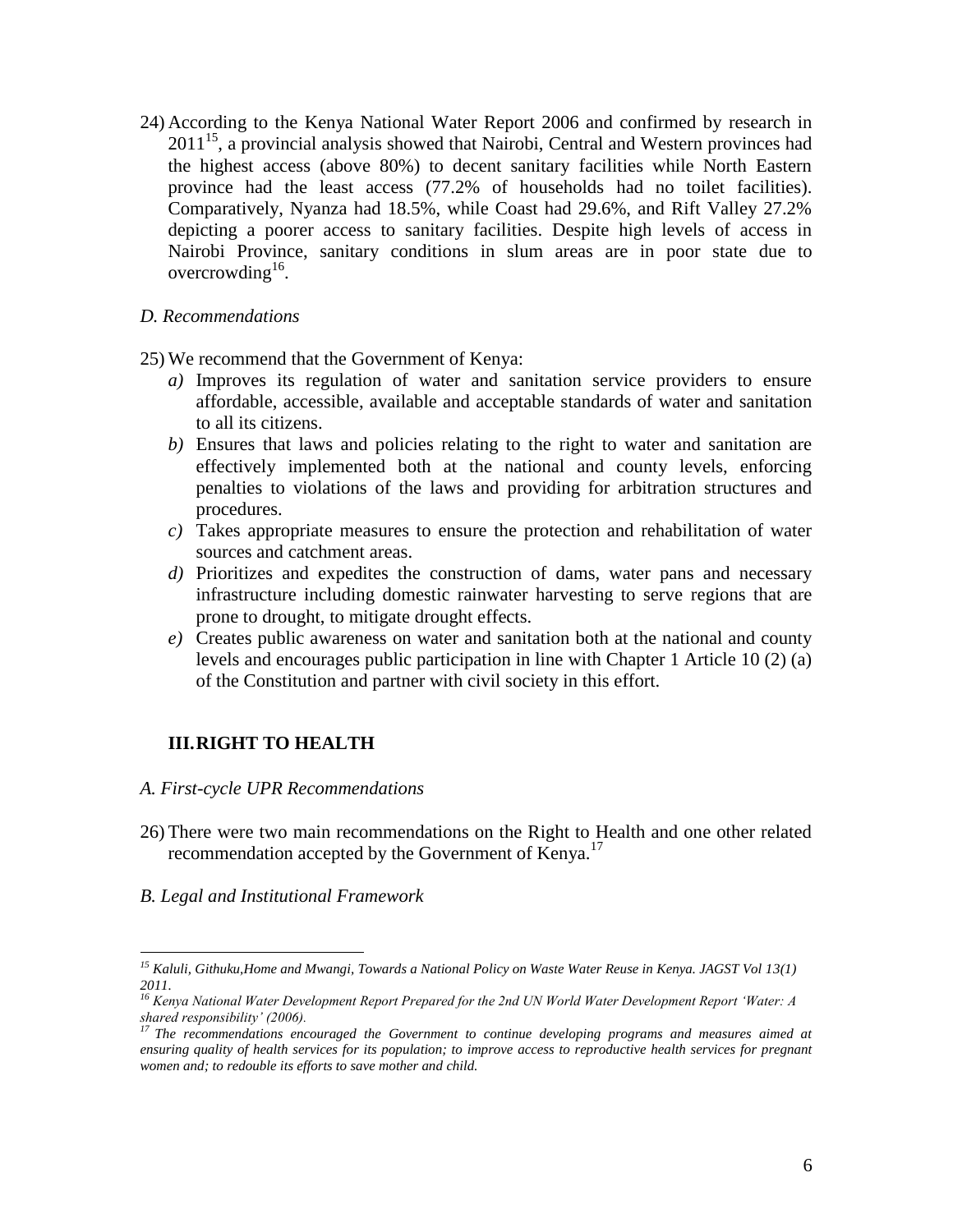- *27)* The Constitution of Kenya 2010 recognizes the right to the highest attainable standard of health  $18$ , which includes the right to health care services (Art 43 a). The Government is obliged to take legislative, policy and other measures, including the setting of standards to ensure the progressive realization<sup>19</sup>of, among others, the Right to Health. The National Government is responsible for developing health policy and management of national referral hospitals. The County Governments are responsible for county health services and facilities, including promotion of primary health care.
- 28) There is domestic legislation regulating the health sector with some statutes fulfilling rights of specific groups such as women, children, persons with disabilities, prisoners and persons living with HIV/AIDS.<sup>20</sup> Currently, the Health Bill (2012) and the Mental Health Care Bill (2012) are yet to be passed. The Constitution recognizes rules of international law as forming part of the laws of Kenya, as well as treaties and conventions ratified by Kenya<sup>21</sup>. However, the bill on the Ratification of Treaties<sup>22</sup> is yet to be passed. Some of the statutes may also need to be reviewed, amended or repealed in order to ensure conformity of the domestic legal framework with international standards and the current constitution.
- 29) The Government has developed the Kenya Health Policy (2012-2030), which focuses on "attaining the highest possible health standards in a manner responsive to the population needs". The National Health Sector Strategic Plan 2005 -2010 provided a framework for structured engagement for all health sector stakeholders. There is a Health Sector Strategic and Investment Plan  $(2012-2018)^{23}$  guides investments in health and the restructuring of the National Medical Supplies Agency facilitates timely procurement and distribution of medical supplies.

## C. *Promotion and Protection of Human Rights on the Ground*

30) Among other efforts, the Government extended a waiver of the maternity fee for women. However, with home births being more common in rural areas, only 44% of births were assisted by health care professionals (doctor, nurse or midwife)<sup>24</sup>. Further, the environment necessary for the achievement of maternal health is not yet up to standard as a result of, among other factors, the lack of a robust referral system and understaffing. The Kenya Health Sector Strategic & Investment Plan (2012-2018) estimates that current staff levels meet only 17% of minimum requirements needed

*<sup>18</sup> Christopher Mbazira: "The Judicial Enforcement of the Right to the Highest Attainable Standard of Health Under the Constitution of Kenya": Judiciary Watch Report: The Kenya Section of the International Commission of Jurists (2011): p113*

*<sup>19</sup> Constitution of Kenya, Art. 21* 

*<http://www.kenyalaw.org:8181/exist/kenyalex/actview.xql?actid=Const2010&term=constitution>*

*<sup>20</sup> These include; the Sexual Offences Act (Act No. 3 of 2006), The HIV and AIDS Prevention and Control Act (No. 14 of 2006), The Social Assistance Act (24 of 2013), and The Cancer Prevention and Control Act (No 15 of 2012). <sup>21</sup> Constitution of Kenya, Art. 2(5) and Art. 2(6)* 

*<http://www.kenyalaw.org:8181/exist/kenyalex/actview.xql?actid=Const2010&term=constitution>*

*<sup>22</sup> Ratification of Treaties Bill, 2011<http://kenyalaw.org/kl/index.php?id=523>*

*<sup>23</sup> http://www.who.int/pmnch/media/events/2013/kenya\_hssp.pdf*

*<sup>24</sup> WHO Kenya: Health Profil[e www.who.intl/gho/countries/ken.pdf,](http://www.who.intl/gho/countries/ken.pdf) last update April 2011*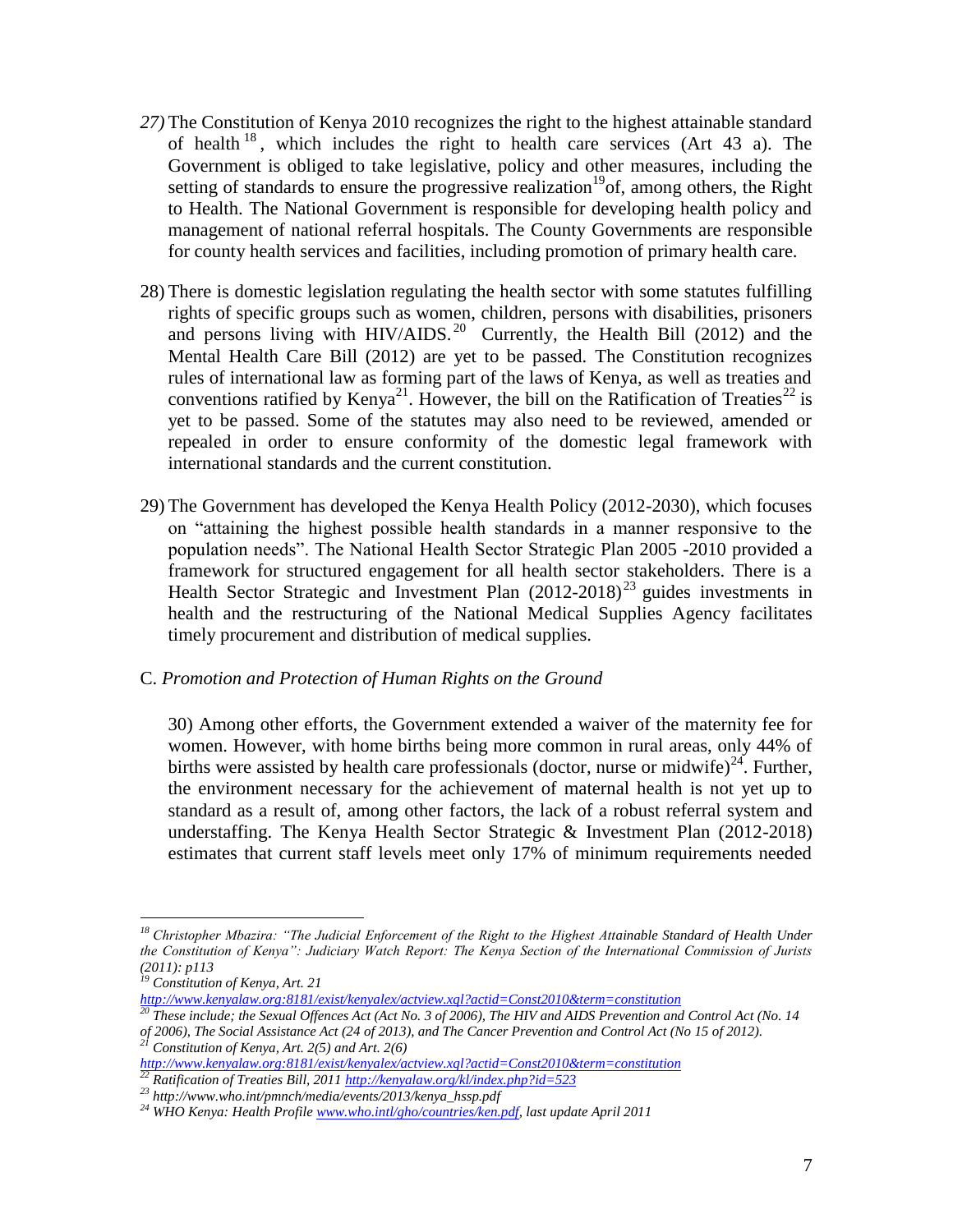for effective operation of the health system<sup>25</sup>. Kenya has only 7 nurses per  $4,000$ residents, half the number (14 per 4,000) recommended by the World Bank<sup>26</sup>.

31) Health care is still largely unaffordable. The cost for curative and preventive medication is still high in relation to the poverty levels. According to Vision 2030  $2<sup>nd</sup>$ Medium Term Plan, only 20% of the Kenyan population has access to a Health Insurance Scheme. 80% of the population remains largely un-insured. The Policy on Universal Health Care Coverage in Kenya through Sessional Paper No. 7 of 2012 is yet to be implemented.

32) The Government still spends far below the Abuja target on Health<sup>27</sup>. According to the Medium Term Plan, the Government spent only 4.6% of Government expenditures on health, which is below the Abuja target of 15%. Furthermore, the Government under prioritizes health care services devoted to mental health, as evidenced by the scaling down of the Mental Health Division under the Ministry of Health to a Unit in 2013<sup>28</sup>. The limited expenditure in the Health Sector translates into poor infrastructure, under staffing and unmotivated staff.

## D. *Recommendations*

33) We recommend that the Government of Kenya:

- a) Takes measures to adhere to the WHO standards on health service delivery by developing and implementing a health policy with specific reference to attraction, retention and motivation of all health workers for better service delivery.
- b) Increases the health budgetary allocation to the recommended minimum of 15% of the GDP.
- c) Invests in preventive care to improve the health of the population and reduce the incidence of non-communicable diseases.
- d) Creates a robust infrastructure network and expedite the process of implementing the Universal Health Care coverage to increase access to health and respecting the right to life.
- e) Fast tracks all the pending bills related to health, while ensuring that the content conforms to the relevant International Treaties to which Kenya is a

 $\overline{a}$ *<sup>25</sup>Kenya Health Sector Strategic & Investment Plan, July 2012-June 2018., 49. [http://www.who.int/pmnch/media/events/2013/kenya\\_hssp.pdf](http://www.who.int/pmnch/media/events/2013/kenya_hssp.pdf)*

<sup>&</sup>lt;sup>26</sup> *We Need Accountability, Not Money, To Fix The Health Sector," The Star, July 13, 2013, [http://www.the](http://www.the-star.co.ke/news/article-%20130247/we-need-accountability-not-money-fix-health-sector)star.co.ke/news/article- [130247/we-need-accountability-not-money-fix-health-sector](http://www.the-star.co.ke/news/article-%20130247/we-need-accountability-not-money-fix-health-sector) . "Free Maternity Services in Kenya Could Endanger Mothers' Lives, Experts Warn," July 18, 2013[, http://www.standardmedia.co.ke/](http://www.standardmedia.co.ke/)*

*<sup>3</sup> WHO: The Abuja Declaration; Ten Years On (2001)[, http://www.who.int/healthsystems/publications/Abuja10.pdf](http://www.who.int/healthsystems/publications/Abuja10.pdf) <sup>4</sup>Sessional paper no. 7 of 2012 on the policy on universal health care* 

*<http://www.universalhealth2030.org/index.php/documents-publications/category/3-kenya-health-system?start=20>*<br><sup>27</sup> Abvia Declaration = *HW/AFSC* E 1 *<sup>27</sup> Abuja Declaration on HIV/AIDS, Tuberculosis and Other Related Infections Adopted at the African Union Summit on HIV/AIDS, Tuberculosis and Other Related Diseases, 24-27 April 2001, para 26*

*<sup>28</sup> Atwoli, L., December 7 2013, Blow As Mental Health Division Is Scrapped, Daily Nation, Available at [<http://mobile.nation.co.ke/blogs/Blow-as-mental-health-division-is-scrapped/-/1949942/2103186/-/format/xhtml/-](http://mobile.nation.co.ke/blogs/Blow-as-mental-health-division-is-scrapped/-/1949942/2103186/-/format/xhtml/-/dix5vo/-/index.html) [/dix5vo/-/index.html>](http://mobile.nation.co.ke/blogs/Blow-as-mental-health-division-is-scrapped/-/1949942/2103186/-/format/xhtml/-/dix5vo/-/index.html)[Accessed 27 May 2014]*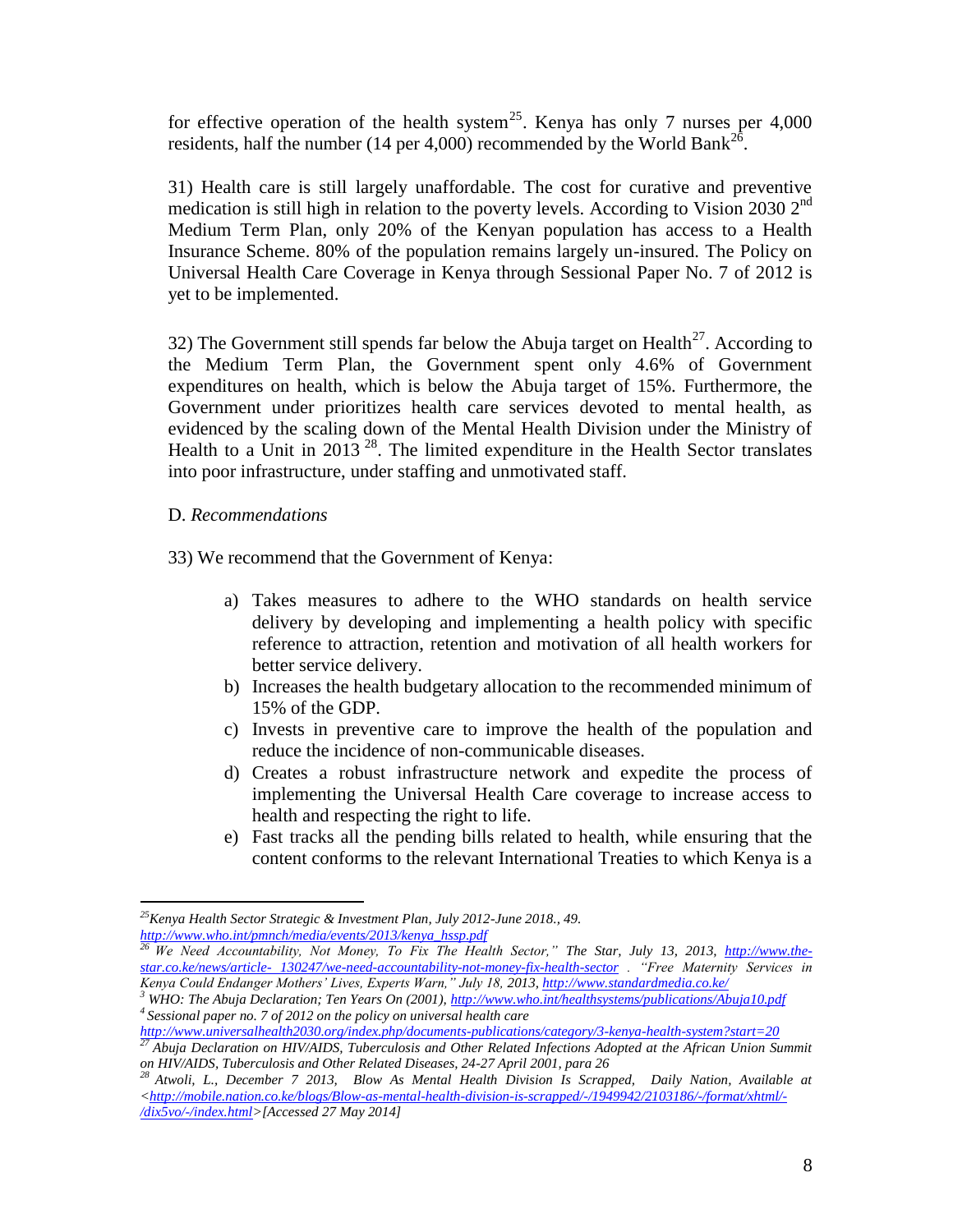State Party and effectively enforce all existing health related bills.

## **IV.RIGHT TO EDUCATION**

## *A. First-cycle UPR Recommendations*

34). At the first UPR cycle, Kenya accepted seven recommendations relating to education which were to address issues of access to quality education for all especially the poor and marginalized segments of its population, girls, and children with special needs. $^{29}$ 

## *B. Legal and Institutional Framework*

35) The current Constitutional Framework under Article 43 (1) (f) provides that every person has a right to education and under article 53 (1) (b), every child has a right to free and compulsory basic education $^{30}$ .

36) The Kenyan Government has passed a series of bills to put in place a policy and legal framework to actualize the constitutional provisions for education.<sup>31</sup> However, although comprehensive, the National Special Needs Education policy framework $^{32}$  is under-prioritized and yet to be fully implemented.

## *C. Promotion and Protection of Human Rights on the Ground*

37) We commend government efforts in ensuring implementation of free primary education since 2003 and free day secondary education from 2008. However, several challenges persist. The primary school dropout rate is at 27%. Child labor, insecurity and retrogressive cultural practices remain prevalent and the quality of education in

<sup>29</sup> *The Kenyan Government accepted to: 'Strengthen educational policy to guarantee required quality of education accessible to all members especially the marginalized and most vulnerable; Elaborate an educational policy to combat illiteracy with particular emphasis on girl child education; Develop education policies that ensure quality education, particularly for the poor, marginalized and vulnerable segments of its population and to request international assistance to this end; Elaborate an educational policy to combat illiteracy, with particular emphasis on girl child*  education; Develop and implement a specific education policy which would cover all children with special needs; *Continue to develop programmes and measures aimed at ensuring quality and free education and health services for its population; Seek the support of the international community and cooperate with it to formulate policies aimed at further broadening access to free and compulsory education, particularly for the children from poor households.' A/HRC/15/8, Report of the Working Group on the Universal Periodic Review Kenya, 17 June 2010, recommendations 101.126 (Indonesia), 101.90 (Uruguay), 101.109 (Slovakia), 101.110 (Bolivia), 101.111 (Niger), 101.112 (Ireland), 101.113 (Cuba).* 

*<sup>30</sup> The Constitution of Kenya (August 2010)*

*<sup>31</sup> These have included the Teachers Service Commission Act 2012; the Kenya National Examinations Council Act 2012; the Universities Act 2012; the Basic Education Act 2012; the Kenya Institute of Curriculum Development Act 2012; the Technical and Vocational Education and Training Act Act 2012; the Science, Technology and Innovation Act 2012; and the Kenya National Commission for UNESCO Act 2012. Further, the Policy Framework, Sessional Paper No. 14 of 2013 is also in place.* 

*<sup>32</sup> Special needs include but are not limited to: Visual and Hearing impairments, Paraplegia, Quandraplegia, Autism, Downs Syndrome, Learning Disabilities and other related physical and metal impairments.*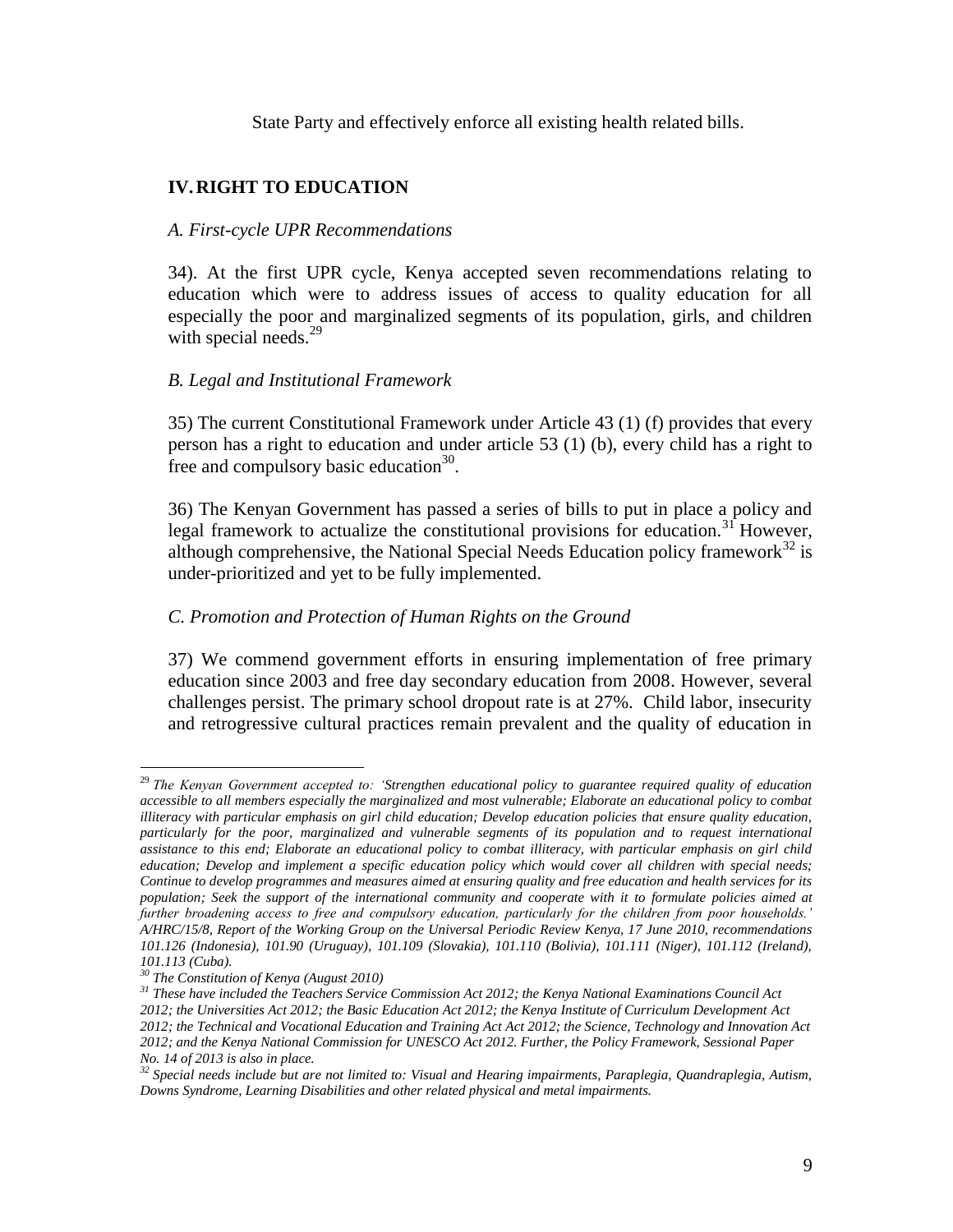most public schools remains poor with the teacher to pupil ratio in some schools above 1:80 while the ideal is  $1:45.^{33}$  Due to the availability of free primary education, children are enrolled directly to primary schools, thus skipping the foundational Early Childhood Development Education (ECDE) for 3-5 year old children. There is a lack of statistics on children out of school and especially for children with disabilities. Other challenges include unmotivated teachers, poor training of teachers, the absence of standards to ensure equity and inclusion for schools, an emerging trend for some public secondary schools to charge high fees and a lack of uniformity in teacher deployment between rural, urban, arid and semi-arid areas.

#### *D. Recommendations*

38) We recommend that the Government of Kenya:

- a) Ensures a proper review of the teacher to pupil ratio and distribution of teachers across the country to address matters of quality and access.
- b) Prioritizes provision of necessary infrastructure and security to guarantee the right to education of students from the marginalized, vulnerable and minority groups.
- c) Increases access to education for children with disabilities by effectively integrating special needs facilities into all schools.
- d) Implements policy in a manner that links and mainstreams Millennium Development Goals on poverty eradication with access to education.
- e) Ensures and oversees the effective prosecution of perpetrators of sexual offenses, harmful cultural practices such as Female Genital Mutilation (FGM) and forced early marriages that inhibit education of girl child.
- f) Undertakes a comprehensive evidence based review of the whole of the education sector in Kenya to validate and affirm the reforms undertaken so far.
- g) Amends or reviews the Kenya National Examination Council Act in favor of a National Learning Assessment framework that allows for on-going corrective learner assessment and support.

## **V. RIGHTS OF INTERNALLY DISPLACED PERSONS**

*A. First-cycle UPR Recommendations* 

 $\overline{a}$ 

39) In the first-cycle of the UPR, the Kenyan Government accepted several recommendations in relation to Internally Displaced Persons (IDPs).<sup>34</sup>

<sup>33</sup> *Uwezo 2013 report, Class 8 students unable to do class 3 mathematics.*

<sup>34</sup> *The recommendations mainly asked Kenya to implement a comprehensive strategy for IDPs and ensure that the Guiding Principles on Internal Displacement are taken into account; ensure that IDPs are resettled and have access to basic human rights and social services; implement the National Reconciliation and Emergency Social and Economic Recovery Strategy and the National Cohesion and Integration Act of 2008, as well as take measures in relation to violence against women, including internally displaced persons A/HRC/15/8, Report of the Working Group on the Universal Periodic Review Kenya, 17 June 2010, recommendations 101.117 (Mexico), 101.118 (Argentina), 101.116 (Algeria), 101.30 (Belarus), 101.51 (Argentina).*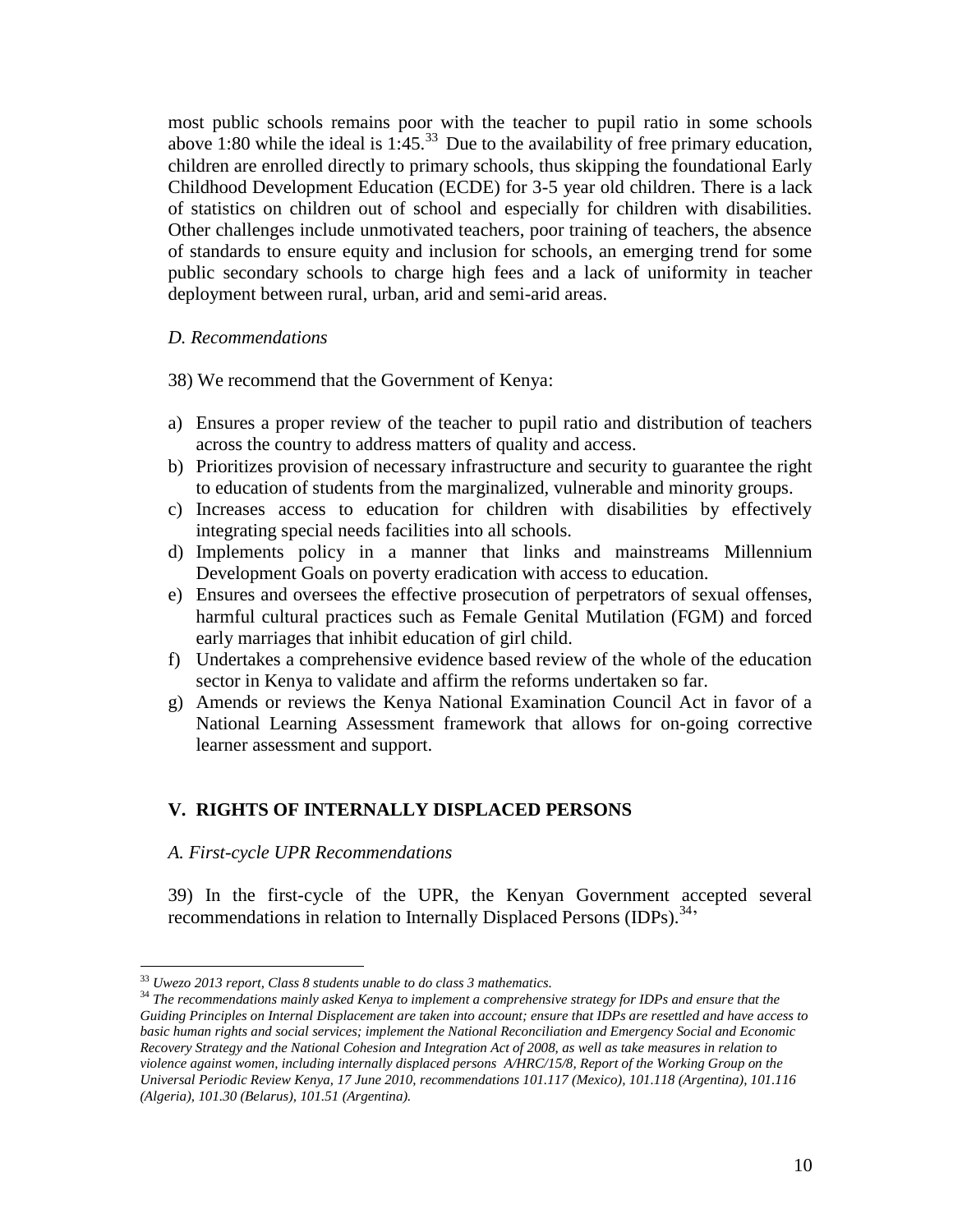#### B. *Legal and Institutional Framework*

40) The key drivers of displacement in the country are attributed to colonial population displacement, ethno-political divisive instigated conflicts, politicized land issues,<sup>35</sup> human rights violations, large-scale development and economic programs by the government, protection and conservation of some natural resources and conflicts over limited natural resources by communities. The Guiding Principles on Internal Displacement (1998) have been for years the only existing framework in place for the protection and assistance of IDPs in the country.

41) The post-election violence of 2007-2008 highlighted the failure by successive governments to address the root causes of conflict and displacement.<sup>36</sup> This situation led to significant positive legal progress through the promulgation of the Kenyan Constitution in 2010 to include a comprehensive Bill of Rights and the enactment of the Internally Displaced Persons Act in 2012. The state has also ratified the Great Lakes Protocol on the Protection and Assistance to Internally Displaced Persons that has been in force since 2008 and is yet to ratify the Kampala Convention of 2012.

42) The Truth Justice and Reconciliation Commission (TJRC) were set up in 2008 to investigate serious human rights violations from December 1963 to February 2008. None of the recommendations by the TJRC presented to the government as of May 2013 has been implemented<sup>37</sup> to address ethnic conflict, political violence or aid in healing and reconciliation of the country.

43). The National Cohesion and Integration Commission (NCIC) is a statutory body under the National Cohesion and Integration Act of 2008, to facilitate and promote equality of opportunity, good relations, harmony and peaceful coexistence between persons of different ethnic and racial backgrounds. The work of the Commission has so far been hampered due to the fact that the Commissioners' tenure expired in October 2013 and no appointments have been made as of June 12, 2014. Furthermore, critics have demanded NCIC be disbanded on grounds of under-performance.<sup>38</sup>

## C. *Promotion and Protection of Human Rights on the Ground*

 $\overline{a}$ 

44) The Government of Kenya has made commendable progress in setting up legal and institutional frameworks crucial for the protection and assistance of IDPs. However, we are concerned that the government continues to deny the existence of 41 IDPs camps in the country and the presence of integrated IDPs in Nyanza, Central, Western, Rift Valley, Coast, Moyale and Tana River.<sup>39</sup> Furthermore, we are

*<sup>35</sup>Zetter, R. (2011), Protecting Environmental Displaced People Developing the Capacity of Legal and Normative Frameworks, Refugee Studies Centre University of Oxford, 1-67*

<sup>&</sup>lt;sup>36</sup> Global Centre for the Responsibility to Protect, The March 2013 Elections in Kenya and the Responsibility to *Protect. Policy Brief .February 11, 2013 retrieved from http://www.globalr2p.org/media/files/march-2013-elections-inkenya-and-r2p-4.pdf*

*<sup>37</sup> Benard Momanyi, "Kenyan Authorities Urged To Implement Human Rights Report," Institute For War and Peace Reporting, Issue 358, August 2013.*

*<sup>38</sup> Julius Kithure, "Fate of Kenyan peace and unity commission hangs in the balance," Sabahi, November, 2013* 

<sup>39</sup> *Bonyote, P., State of Internally Displaced Persons in Kenya, at KMCP Conference, April 2014.*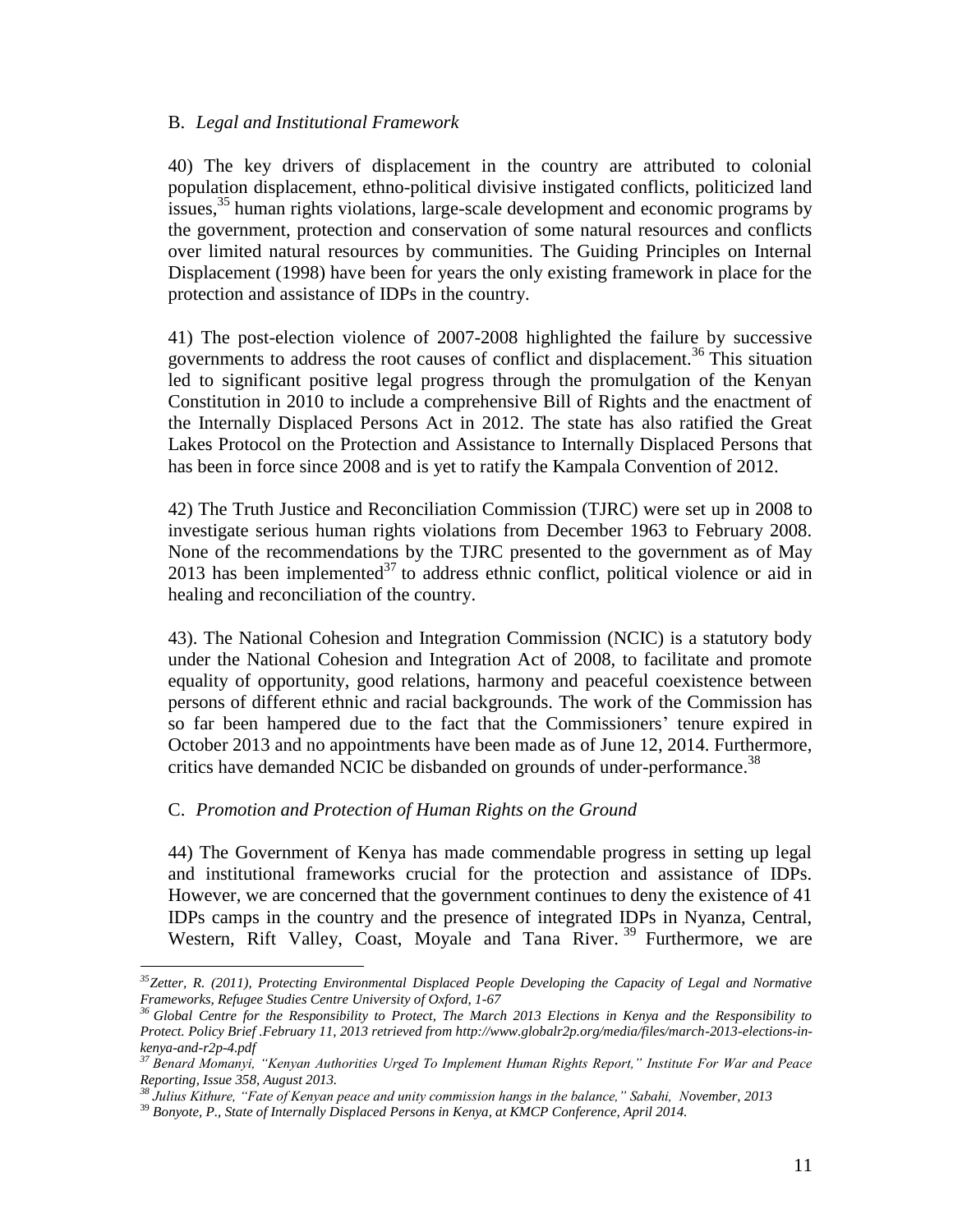concerned that the plight of refugees has not been adequately addressed, and IDPs of political motivated circumstances, receive more attention from the government, as opposed to persons displaced by other factors.

45) County governance is the second tier of government, but substandard budgets, poor implementation, leadership wrangles and lack of citizens' participation have been cited<sup>40</sup> as core obstacles to progress in a majority of the 47 counties. The counties are also keen to promote development in the form of infrastructure and job creation, making IDP issues peripheral, and it is not clear whether the authority to deal with IDP issues has been fully devolved.

46) Climate variability negatively impacts pastoralists communities identified as a new cause of displacement in Kenya. Over time, water and pasture areas have sharply decreased and competition over these limited resources has led to violent clashes, resulting to economic crisis, loss of livelihood, inhibited social development and prolonged vulnerability <sup>41</sup> . Approximately 200,000-400,000 persons have been displaced and protection and assistance principles have not been applied, forcing members of this community to temporarily or permanently abandon traditional livelihoods because of the threat to their lives. $\frac{3}{2}$ 

47) Sexual abuse as a tool of conflict is becoming widespread in Kenya increasingly affecting IDPs. The lack of adequate and effective protection mechanisms to help women and children report perpetrators exacerbates the issue. While sexual abuse during conflict is commonly associated with women and children, men are also being affected. Without any support structures for victims their mental and physical health deteriorates and stigma dwindles the chance of living normally in the society. It is also the case that to-date, apart from the ongoing cases at the International Criminal Court (ICC), none of the offenders in the 2007/08 violence have been held to account.

## D. *Recommendations*

48) We recommend that the Government of Kenya:

- a) Ratifies the African Union Convention for the Protection and Assistance of Internally Displaced Persons in Africa (Kampala Convention).
- b) Provides the necessary financial support, political will, and independence for the National Cohesion and Integration Commission and the Truth, Justice and Reconciliation Commission to achieve their mandates.
- c) Strengthens security apparatus and intelligence within external and internal boundaries to avoid theft of livestock and the maiming and killing of persons among pastoralist communities in Kenya.

*<sup>40</sup>Dennis Odunga, Weak structures hampering county development plans, April*

*<sup>12,</sup> 2014 at HTTP://MOBILE.NATION.CO.KE/NEWS/*

*<sup>41</sup> Nuur Sheekh, Andrews Atta- Asamoah, Rood Shrahomo, "Kenya Neglected IDPs: Situation Report," Institute of Security Studies, 2012 p.1-11*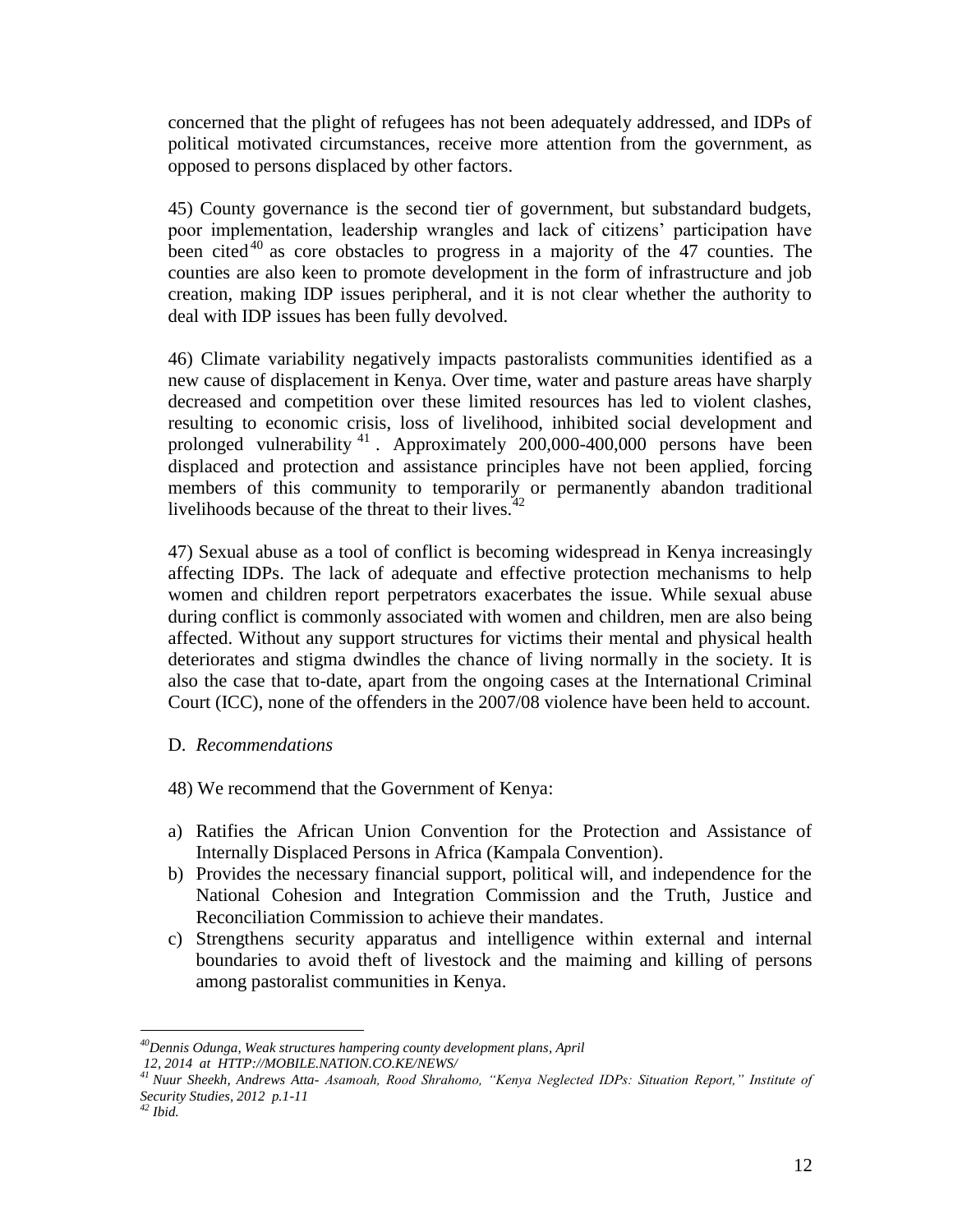- d) Enables financial support for livelihoods of IDPs through enhancing the ability of county governments to plan and budget for IDPs, and to address the root causes of internal displacement.
- e) Creates 'one stop' centers, where victims of sexual abuse during situations that lead to displacement, can report the assault and seek immediate protection, including adequate medical treatment and legal assistance.
- f) Holds to account abusers in situations causing displacement in a manner that promotes restorative justice and that the survivors of sexual assault face no reprisals.
- g) Implements the Waki report by inviting the UN Special Rapporteur on Violence against Women to pay a visit in the country.
- h) Supports youth through training, job creation and moderating the current requirements for accessing the UWEZO fund.

## **VI.RIGHTS OF INDIGENOUS PEOPLES AND MINORITIES**

## *A. First-cycle UPR Recommendations*

49) In the first-cycle of the UPR, the Kenyan Government accepted two recommendations<sup>43</sup> in relation to the Indigenous People and Minorities.

## *B. Legal and Institutional Framework*

50) The Constitution of Kenya  $2010^{44}$  provides for the pursuit and strengthening of indigenous peoples' personal and collective rights. It characterizes indigenous people as marginalized and places on the state the duty to address the needs of vulnerable groups within society including minorities and marginalized groups and to take affirmative action to redress any disadvantage suffered by individuals or groups in the past. It recognizes traditional communities who wish to preserve their unique culture and identity from assimilation.

51) The *National Community Land Bill (2012)* provides a legal framework for the protection of community land in accordance with constitutional imperatives. Through its national policy and action plan on human rights, the government has undertaken to adopt legislative and affirmative action to ensure that minorities and marginalized groups realize all the rights and fundamental freedoms set out in the Bill of Rights, on a basis of equality, taking into account their identity, way of life, special circumstances and needs. These measures that relate to Indigenous and marginalized

 43 *The recommendations mainly asked Kenya to: implement the recommendations and decisions from its own judicial institutions as well as the African Commission on Human and Peoples' Rights, particularly those relating to the rights of indigenous peoples ; implement all recommendations put forward by the Special Rapporteur on the rights of indigenous people following his visit to Kenya in 2007 as well as ratify ILO Convention No.169*

*<sup>44</sup> Chapter 4 of the Constitution of Kenya: The Bill of Rights, Article 56 of the Constitution of Kenya 2010: Minorities and marginalized groups*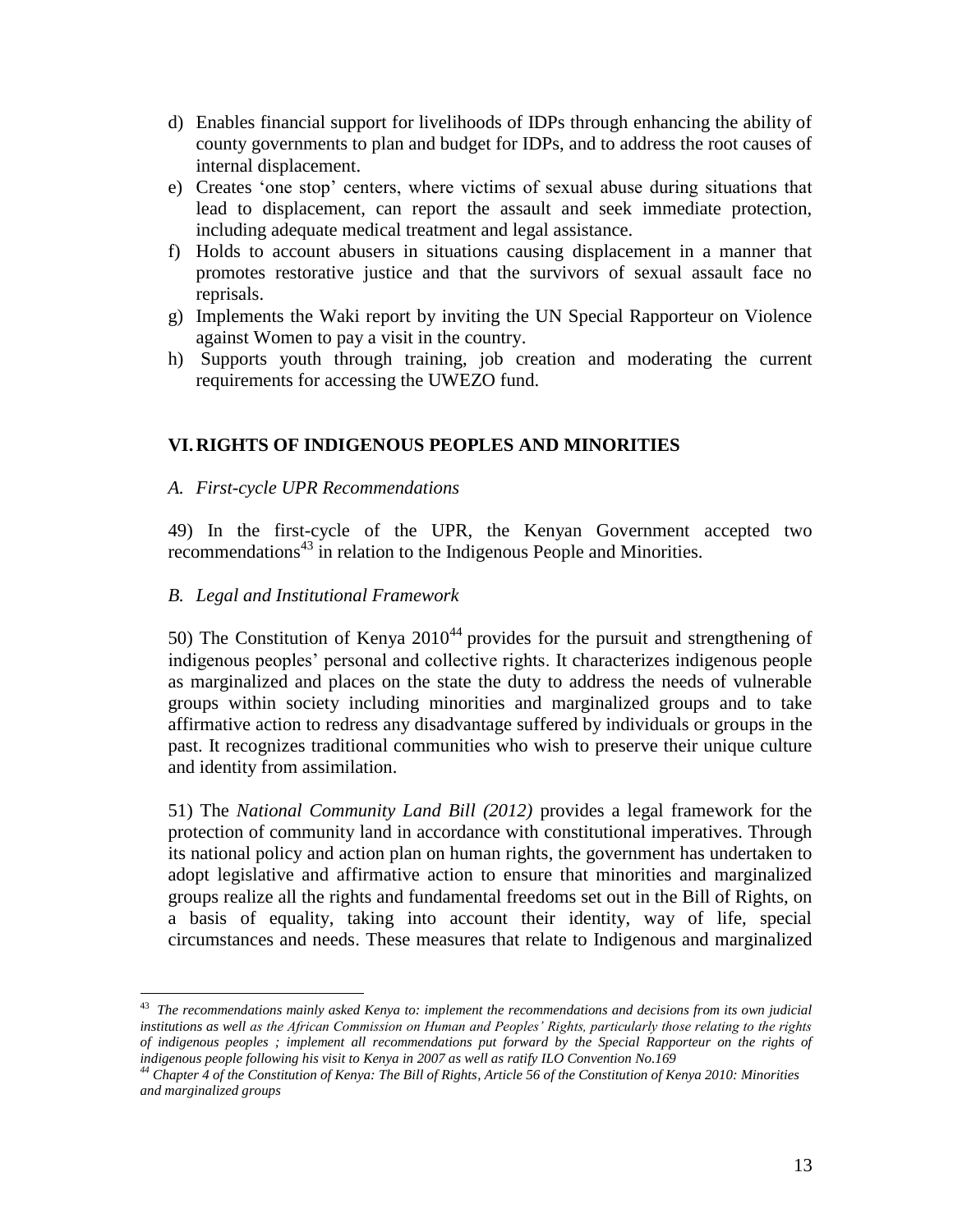peoples are yet to be implemented at county level and therefore require the urgent attention of the Government.

52) The Attorney General of Kenya and the Ministry of Lands are currently working on the necessary modalities to implement the Endoris judgment <sup>45</sup>.

# *C. Promotion and Protection of Human Rights on Ground*

53) In Kenya, indigenous peoples especially pastoralists in the vast arid and semi-arid lands (ASAL) continue to face insecurity in the form of conflicts and insecurity based on competition for resources, politics, climate change, cattle rustling and proliferation of small arms and lack of security agencies. This insecurity interrupts education, economic preoccupation and generally poses an obstacle for development. A draft peace policy has been generated and seeks to create a framework that gives direction in prevention and response like the use of dialogue among communities. However, the extent to which the policy addresses indigenous people's conflicts and insecurity which are caused and perpetuated by multifaceted aspects does not seem to be adequately addressed.

## **Indigenous Peoples and Extractives Activities**

54) In the recent past, indigenous peoples' territories have gained unprecedented interest in terms of extraction of oil, gas, geothermal, water, solar and wind energy among others. Land and natural resources such as forests and grasslands for the Indigenous Peoples is held in very high regard, since community land, in addition to securing subsistence and livelihood, is seen as sacred, being inextricably linked to the cultural and spiritual integrity of the community and its traditional way of life. In this regard, we are concerned that these unprecedented extractive activities might end up affecting the local communities negatively and push them further to the abyss of deprivation and despondency. Indigenous peoples have become increasingly concerned about the Reducing Emissions from Deforestation and Forest Degradation (REDD) as these forests have been inhabited by them for centuries and since their experiences in the past have shown that governments and the private entities often refuse to recognize their rights and interests in forest policies and programs.

## **Eviction of Indigenous Peoples over the Land Dispute**

55) On July 28, 2013 the Maasai indigenous residents of geothermal rich Narrasha locality in Narok County, Rift Valley were forcefully evicted from their village. Scores of Maasai were maimed, their property destroyed and their houses torched, all over a 3,000 acre land dispute.

56) Similar evictions have been carried out on other indigenous groups. The Endorois, an indigenous community of 60,000 people who inhabited the Lake Bogoria area and

<sup>45</sup> *ACHPR Ruling on the Endorois by the Government of Kenya No. 276 / 2003.*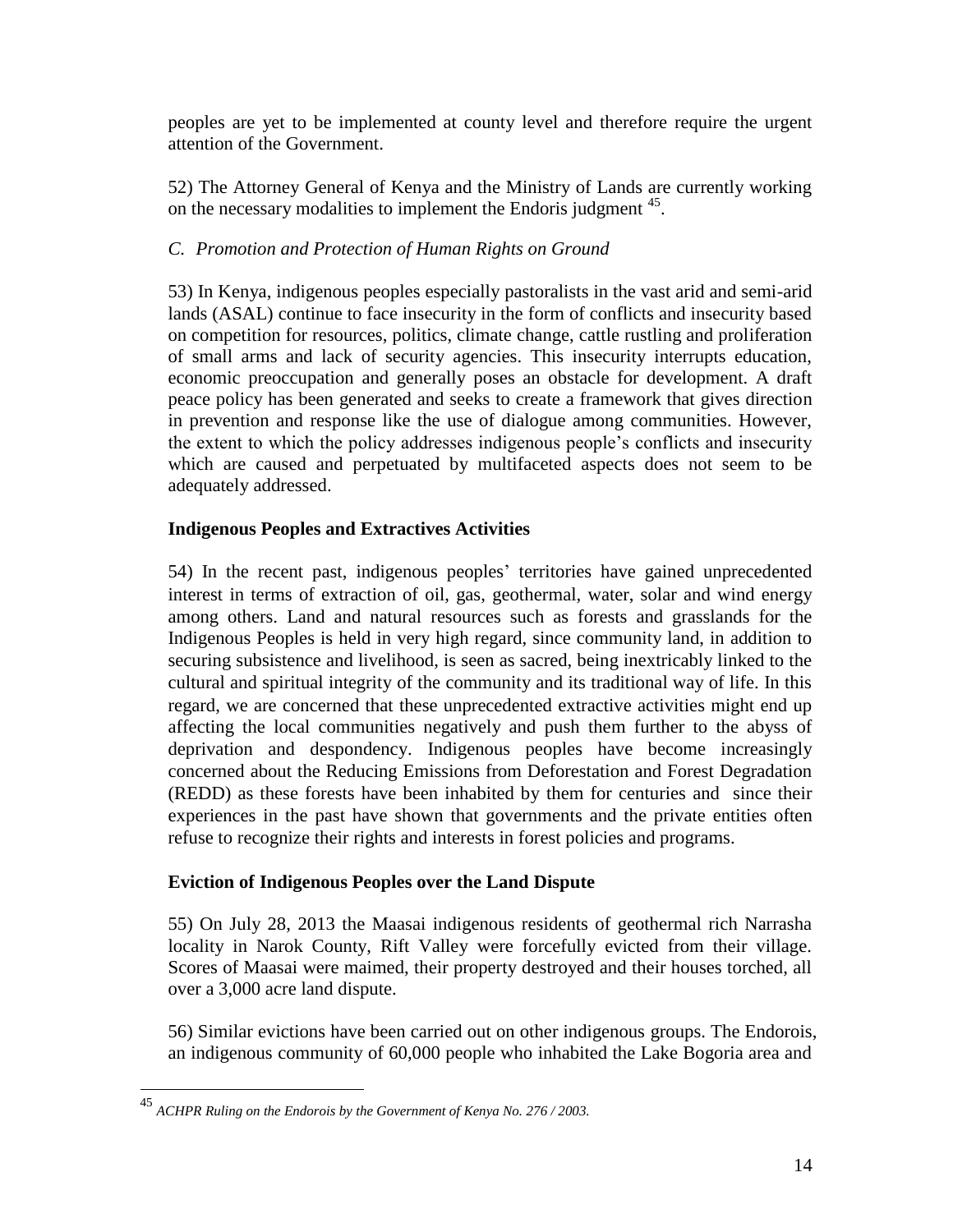practiced pastoralism were dispossessed their traditional lands by the creation of the Lake Hannington Game Reserve in 1973, and gazetting of the Lake Bogoria Game Reserve in 1978. The Ogiek, hunter-gatherers in Kenya's Rift Valley, were evicted by the Kenyan Government as part of an aggressive campaign to evict people living in the Mau Forest Complex and the Sengwer indigenous inhabitants of the Cherangany hills in Kenya's Rift Valley were also evicted.

57) In seeking a suspension of these evictions, more consultations and safeguards, the indigenous peoples in Kenya are citing Article 63 (d) of the Kenyan Constitution that recognizes the rights of communities to own ancestral lands traditionally occupied by hunter-gatherers as well as Article 10 that underscores the importance of the principle of the participation of people, protection of marginalized lands and sustainable development as well as co-management of the environment.

## **Climate Change and Early Warning Systems**

58) Climate change, including climate variability, is a major driver of changes in pastoral production through impacts on ecological conditions, <sup>46</sup> in particular on pasture growth, quality and on the availability of water resources, as well as on the distribution of livestock diseases. This has seen an increase in resource based conflicts, insecurity resulting from cattle raids to restock and poverty due to death of livestock herds.

## *D. Recommendations*

- 59) We recommend that the Government of Kenya*:*
	- a) Ratify ILO Convention 169 as recommended by the Truth, Justice and Reconciliation Commission's Report 2013. 47
	- b) Implement the United Nations Declaration on the Rights of Indigenous Peoples to reinforce the Bill of Rights and as a demonstration of adherence to international obligations concerning indigenous peoples' rights.
	- c) Address indigenous people's conflicts and insecurity issue by harmonization of early warning and response mechanisms, solving boundaries issues in government policy and affirmative actions, and through civic education.
	- d) Take the Draft Peace Policy to indigenous people's counties for further scrutiny and strengthening.
	- e) Liaise with the respective County Government to implement constitutional provisions and to develop adequate measures to ensure the protection of indigenous peoples' rights, by prioritizing community

<sup>46</sup>*Chin weIfejika Speranza, Drought Coping and Adaptation Strategies: Understanding Adaptations to Climate Change in Agro-pastoral Livestock Production in Makueni District, Kenya, 23rd September 2010*

<sup>47</sup> *Truth, Justice and Reconciliation Commission Report, 2013*